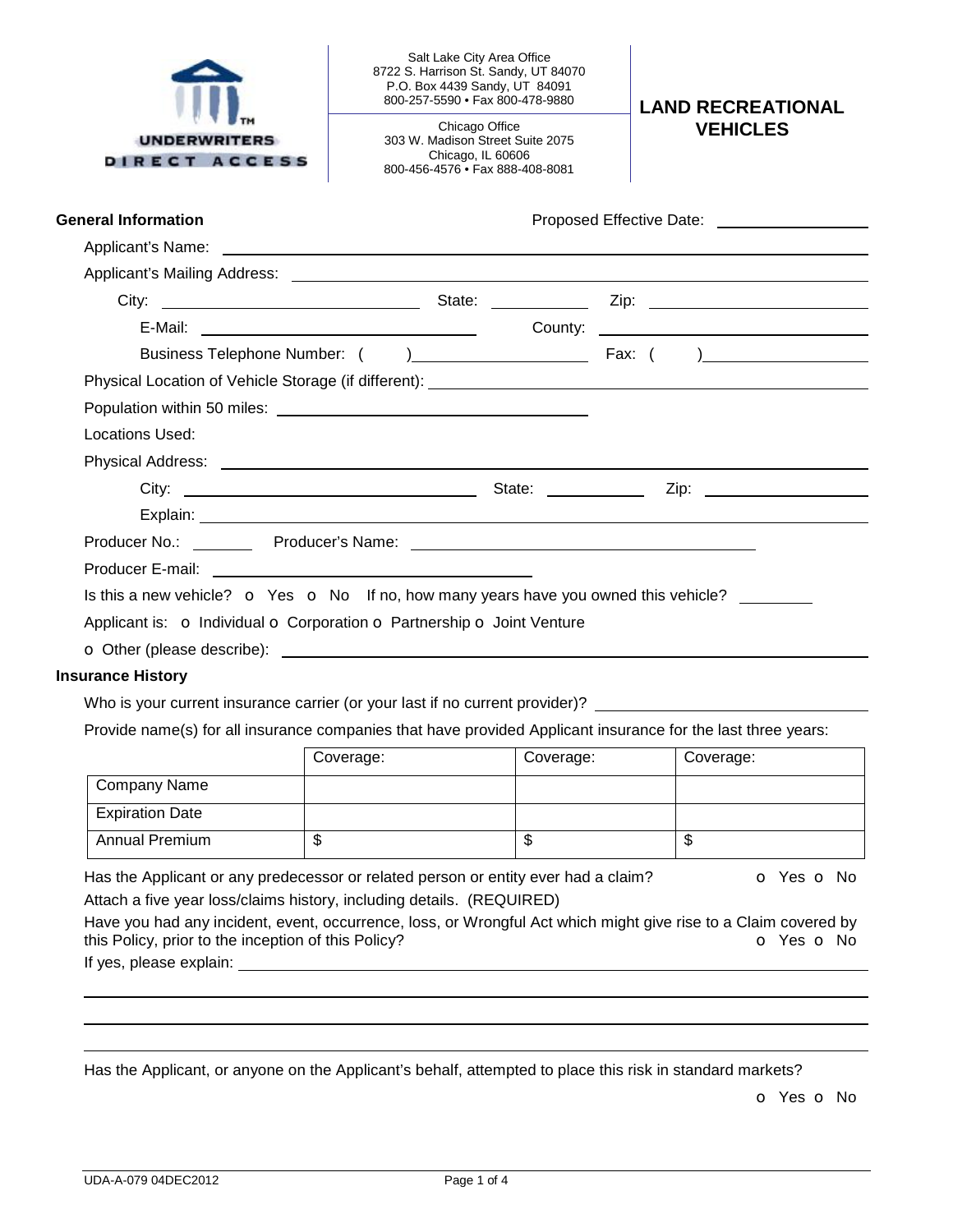# **Desired Insurance**

Type of Insurance desired:

## **Limit of Liability:**

# **Limit of Liability - Liability Coverage:**

Per Act/Aggregate **Per Person/Per Act/Aggregate**  $\bullet$  \$50,000/\$100,000  $\bullet$   $\bullet$  \$25,000/\$50,000/\$100,000  $\bullet$  \$150,000/\$300,000  $\bullet$   $\bullet$  \$75,000/\$150,000/\$300,000  $\bullet$  \$250,000/\$1,000,000  $\bullet$   $\bullet$  \$100,000/\$250,000/\$1,000,000  $\bullet$  \$500,000/\$1,000,000  $\circ$   $\circ$   $\bullet$  \$250,000/\$500,000/\$1,000,000 o Other:  $\vert$  O Other:

**Deductible/Self Insured Retention (SIR):** o \$1,000 (Minimum) o \$1,500 o \$2,500 o \$5,000 o \$10,000

|                                                                              |                                                                                  |  | Year: ____ <b>_________________</b> __ |  |  |
|------------------------------------------------------------------------------|----------------------------------------------------------------------------------|--|----------------------------------------|--|--|
|                                                                              |                                                                                  |  |                                        |  |  |
|                                                                              |                                                                                  |  |                                        |  |  |
|                                                                              | 4. Cost New: \$                                                                  |  |                                        |  |  |
|                                                                              |                                                                                  |  |                                        |  |  |
|                                                                              | 6. Replacement Cost: \$                                                          |  |                                        |  |  |
|                                                                              |                                                                                  |  |                                        |  |  |
|                                                                              |                                                                                  |  |                                        |  |  |
|                                                                              |                                                                                  |  |                                        |  |  |
| <b>General Information</b>                                                   |                                                                                  |  |                                        |  |  |
| 10. How will the vehicle be used (commercially, privately, time-share, etc): |                                                                                  |  |                                        |  |  |
|                                                                              |                                                                                  |  |                                        |  |  |
|                                                                              |                                                                                  |  |                                        |  |  |
|                                                                              |                                                                                  |  |                                        |  |  |
|                                                                              | 13. How do you prevent unauthorized use of the vehicle? ________________________ |  |                                        |  |  |
|                                                                              |                                                                                  |  |                                        |  |  |

**Land Recreational Vehicles** – Complete the following information for each vehicle to be considered: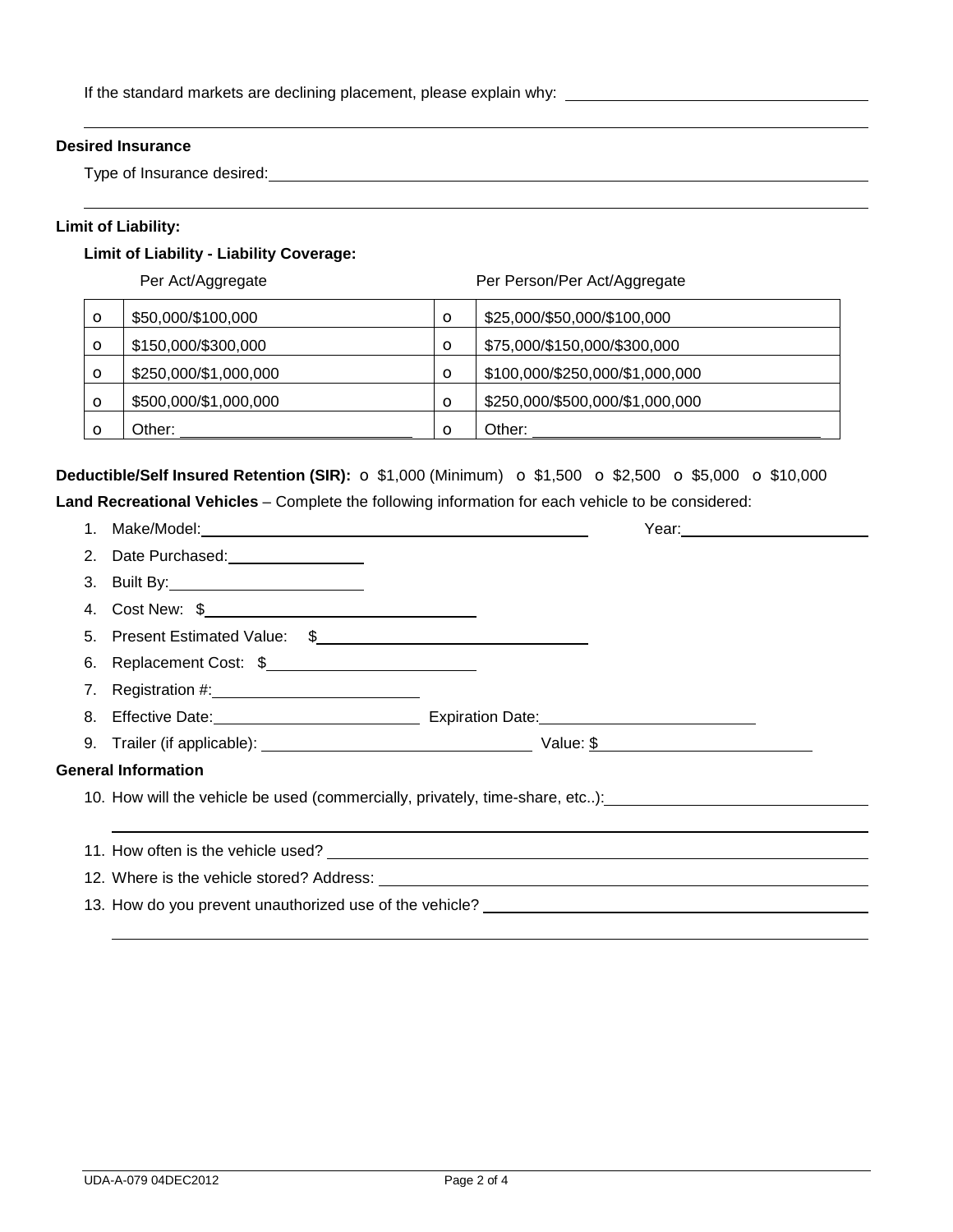### **Vehicle Operator(s)**

| <b>OPERATOR'S NAME:</b> | <b>YEARS</b><br><b>EXPERIENCE:</b> | AGE: | <b>DRIVER'S</b><br><b>LICENSE</b><br><b>NUMBER:</b> | <b>CITATIONS OF</b><br><b>ANY KIND:</b> | % OF USE<br><b>OF</b><br><b>VEHICLE</b> |
|-------------------------|------------------------------------|------|-----------------------------------------------------|-----------------------------------------|-----------------------------------------|
|                         |                                    |      |                                                     |                                         |                                         |
|                         |                                    |      |                                                     |                                         |                                         |
|                         |                                    |      |                                                     |                                         |                                         |
|                         |                                    |      |                                                     |                                         |                                         |
|                         |                                    |      |                                                     |                                         |                                         |

### **REPRESENTATIONS AND WARRANTIES**

The "Applicant" is the party to be named as the "Insured" in any insuring contract if issued. By signing this Application, the Applicant for insurance hereby represents and warrants that the information provided in the Application, together with all supplemental information and documents provided in conjunction with the Application, is true, correct, inclusive of all relevant and material information necessary for the Insurer to accurately and completely assess the Application, and is not misleading in any way. The Applicant further represents that the Applicant understands and agrees as follows: (i) the Insurer can and will rely upon the Application and supplemental information provided by the Applicant, and any other relevant information, to assess the Applicant's request for insurance coverage and to quote and potentially bind, price, and provide coverage; (ii) the Application and all supplemental information and documents provided in conjunction with the Application are warranties that will become a part of any coverage contract that may be issued; (iii) the submission of an Application or the payment of any premium does not obligate the Insurer to quote, bind, or provide insurance coverage; and (iv) in the event the Applicant has or does provide any false, misleading, or incomplete information in conjunction with the Application, any coverage provided will be deemed void from initial issuance.

The Applicant hereby authorizes the Insurer and its agents to gather any additional information the Insurer deems necessary to process the Application for quoting, binding, pricing, and providing insurance coverage including, but not limited to, gathering information from federal, state, and industry regulatory authorities, insurers, creditors, customers, financial institutions, and credit rating agencies. The Insurer has no obligation to gather any information nor verify any information received from the Applicant or any other person or entity. The Applicant expressly authorizes the release of information regarding the Applicant's losses, financial information, or any regulatory compliance issues to this Insurer in conjunction with consideration of the Application.

The Applicant further represents that the Applicant understands and agrees the Insurer may: (i) present a quote with a Sublimit of liability for certain exposures, (ii) quote certain coverages with certain activities, events, services, or waivers excluded from the quote, and (iii) offer several optional quotes for consideration by the Applicant for insurance coverage. In the event coverage is offered, such coverage will not become effective until the Insurer's accounting office receives the required premium payment.

The Applicant agrees that the Insurer and any party from whom the Insurer may request information in conjunction with the Application may treat the Applicant's facsimile signature on the Application as an original signature for all purposes.

The Applicant acknowledges that under any insuring contract issued, the following provisions will apply:

1. A single Accident, or the accumulation of more than one Accident during the Policy Period, may cause the per Accident Limit and/or the annual aggregate maximum Limit of Liability to be exhausted, at which time the Insured will have no further benefits under the Policy.

2. The Insured may request the Insurer to reinstate the original Limit of Liability for the remainder of the Policy period for an additional coverage charge, as may be calculated and offered by the Insurer. The Insurer is under no obligation to accept the Insured's request.

3. The Applicant understands and agrees that the Insurer has no obligation to notify the Insured of the possibility that the maximum Limit of Liability may be exhausted by any Accident or combination of Accidents that may occur during the Policy Period. The Insured must determine if additional coverage should be purchased. The Insurer is expressly not obligated to make a determination about additional coverage, nor advise the Insured concerning additional coverage.

4. The Insurer is herein released and relieved from any and all responsibility to notify the Insured of the possible reduction in any applicable Limit of Liability. The Insured herein assumes the sole and individual responsibility to evaluate, consider, and initiate a request for additional coverage or reinstatement of the annual aggregate Limit of Liability which may be exhausted by any single Accident or combination of Accidents during the Policy Period.

Dated: Dated: